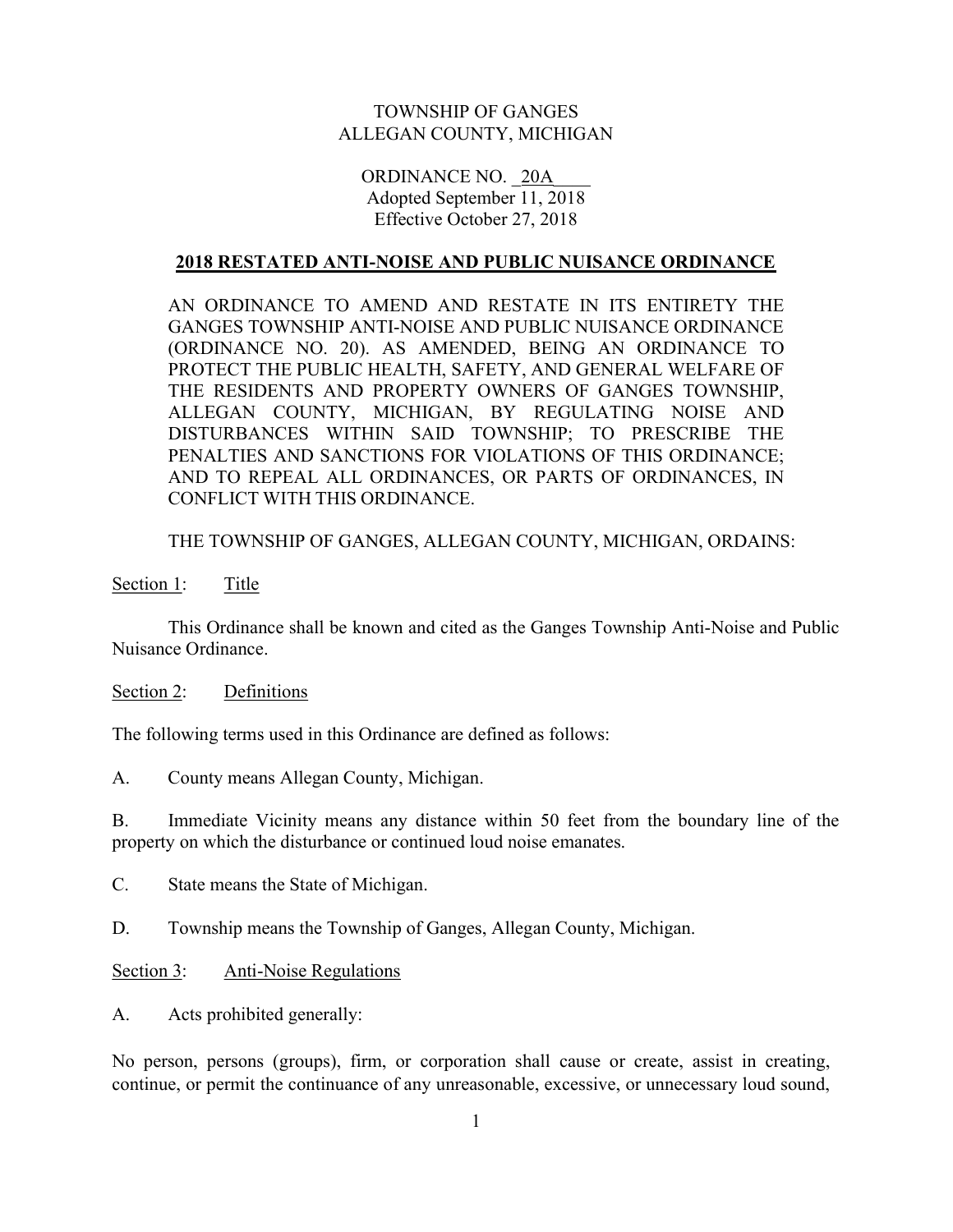disturbance, or continued noise of high volume or intensity that disturbs the peace of the residents and property owners of the Township.

B. Acts prohibited specifically are the following noises and disturbances:

1. The playing of any radio, phonograph, television, or other electronic or mechanical sound producing or amplifying device, speaker, or musical instrument in such a matter or with volume that is clearly audible beyond the immediate vicinity.

2. The emission or creation of any excessive noise, which interferes with the operation of any organized gathering, class, ceremony, hospital, or court of law.

3. Yelling, shouting, hooting, or singing on the public streets between the hours of 11:00 p.m. and 6:00 a.m.

4. The sounding of any horn or other device on any motor vehicle unless necessary to operate said vehicle safely or as required by the Michigan Motor Vehicle Code.

5. The erection, excavation, demolition, alteration, or repair of any building or premises, including the streets and highways, or the use of any equipment or mechanical device between the hours of 8:00 p.m. and 7:00 a.m., except in cases of emergency or necessity as determined by the Township Building Inspector. In case of necessity for individuals other than those performing work on behalf of the State, Township, or County, such work must be authorized by a permit from the Building Inspector.

6. The operation of any racetrack, proving ground, testing area, or obstacles course for motor vehicles, boats, racers, automobiles, or other similar vehicles if the noise emanating therefrom is clearly audible beyond the immediate vicinity. Under no circumstances shall any racetrack, proving ground, testing area, or obstacle course operate after 11:00 p.m.

7. The sound created by any kept animal, bird, or fowl, which emanates frequent or continued noise that is clearly audible beyond the immediate vicinity, such as repeated barking or whining.

8. Fireworks or audible displays of any kind, except as permitted under State law.

9. The operation of any motor vehicle, snowmobile, all-terrain vehicle, utility vehicle, or other similar vehicle so out of repair, so loaded or so constructed as to cause loud and unnecessary grating, grinding, rattling, or other noise including the noise resulting from exhaust, which is clearly audible beyond the immediate vicinity. The modification of any noise-abatement device, such as a muffler, on any vehicle or engine, or the failure to maintain same, so that the noise emitted by such vehicle or engine is increased above that emitted by the vehicle as originally manufactured, shall be in violation of this section.

10. The operation, loading, or unloading of any vehicle, trailer, or other carrier or in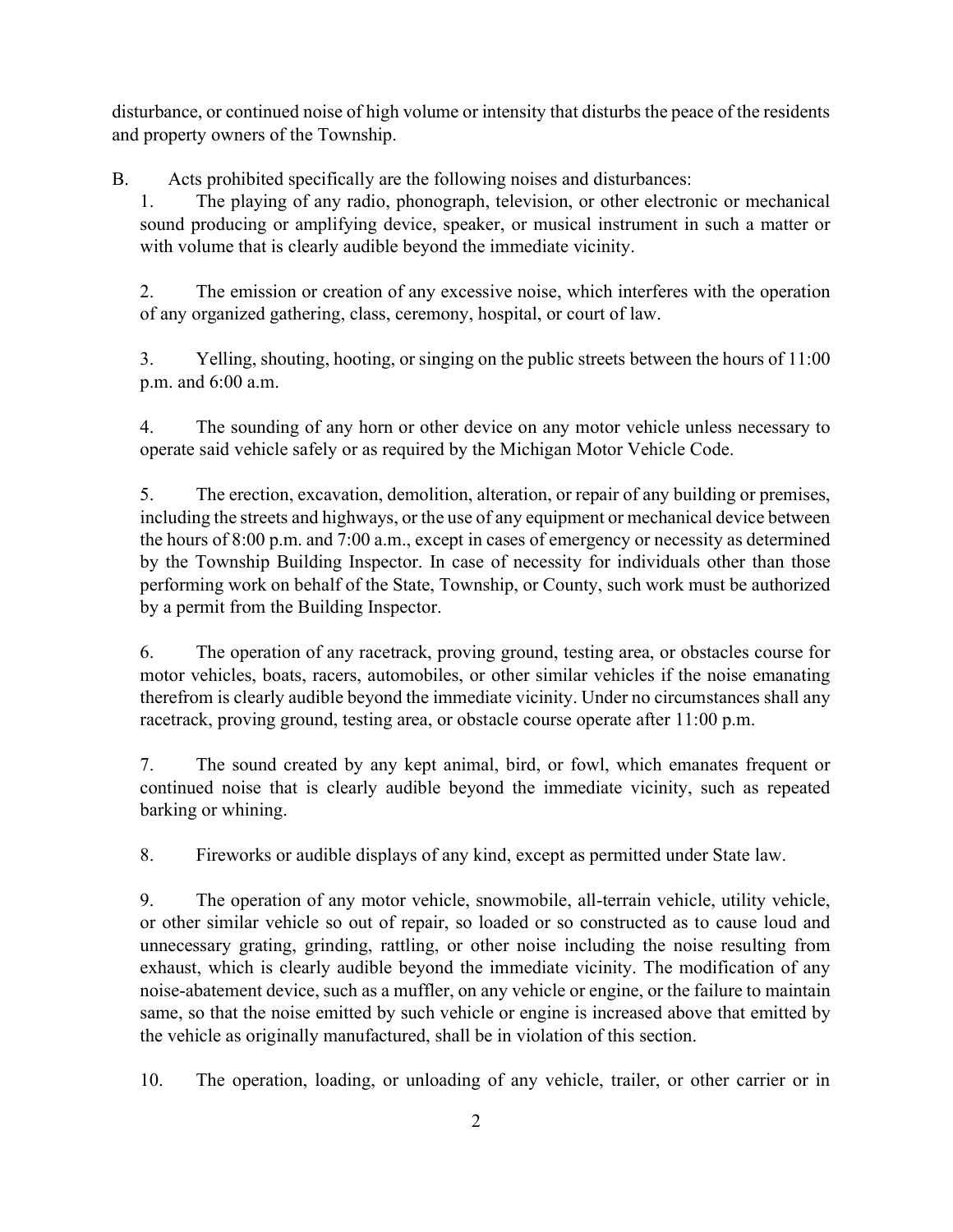connection with the repairing of any such vehicle, trailer, or other carrier so as to create noise that is clearly audible beyond the immediate vicinity.

11. The use of any drum, loudspeaker, or other instrument or device for the purposes of attracting attention to any performance, show, sale, display, or other commercial purpose, which creates noise that is clearly audible beyond the immediate vicinity.

12. The operation of any loudspeaker or other sound amplifying device upon any vehicle on the streets with the purpose of advertising, where such vehicle, speaker, or sound amplifying device emits loud and raucous noises that is clearly audible beyond the immediate vicinity.

C. The administration and enforcement of this Ordinance shall be in accordance with the following standards:

1. For purposes of measuring the audibility of a sound, those authorized to enforce this Ordinance shall use their ordinary auditory senses of hearing unenhanced by any mechanical devices.

2. An authorized official or other witness need not determine the particular words or phrases being produced or the name of any song or artist producing the sound in order to establish the audibility of the sound. The detection of any rhythmic base or reverberating type of sound is sufficient to constitute a plainly audible sound.

Section 4: Exceptions

A. None of the prohibitions hereinbefore enumerated shall apply to the following:

1. Any police vehicle, ambulance, fire engine, or emergency vehicle while engaged in necessary emergency activities.

2. Farming operations, the operating of farm equipment including tractors, combines, spraying (from both ground and air), and all other equipment pertaining to the normal agricultural activities deemed farming.

3. The legal pursuit of fish and game.

4. Noise emanating from the legal discharge of firearms.

5. Warning devices emitting sound for warning purposes as authorized by law.

6. Public or private meetings, concerts, parades, or other similar events, for which the Township Board has issued a permit. An application for such a permit must be received by the Township Clerk at least 45 days in advance.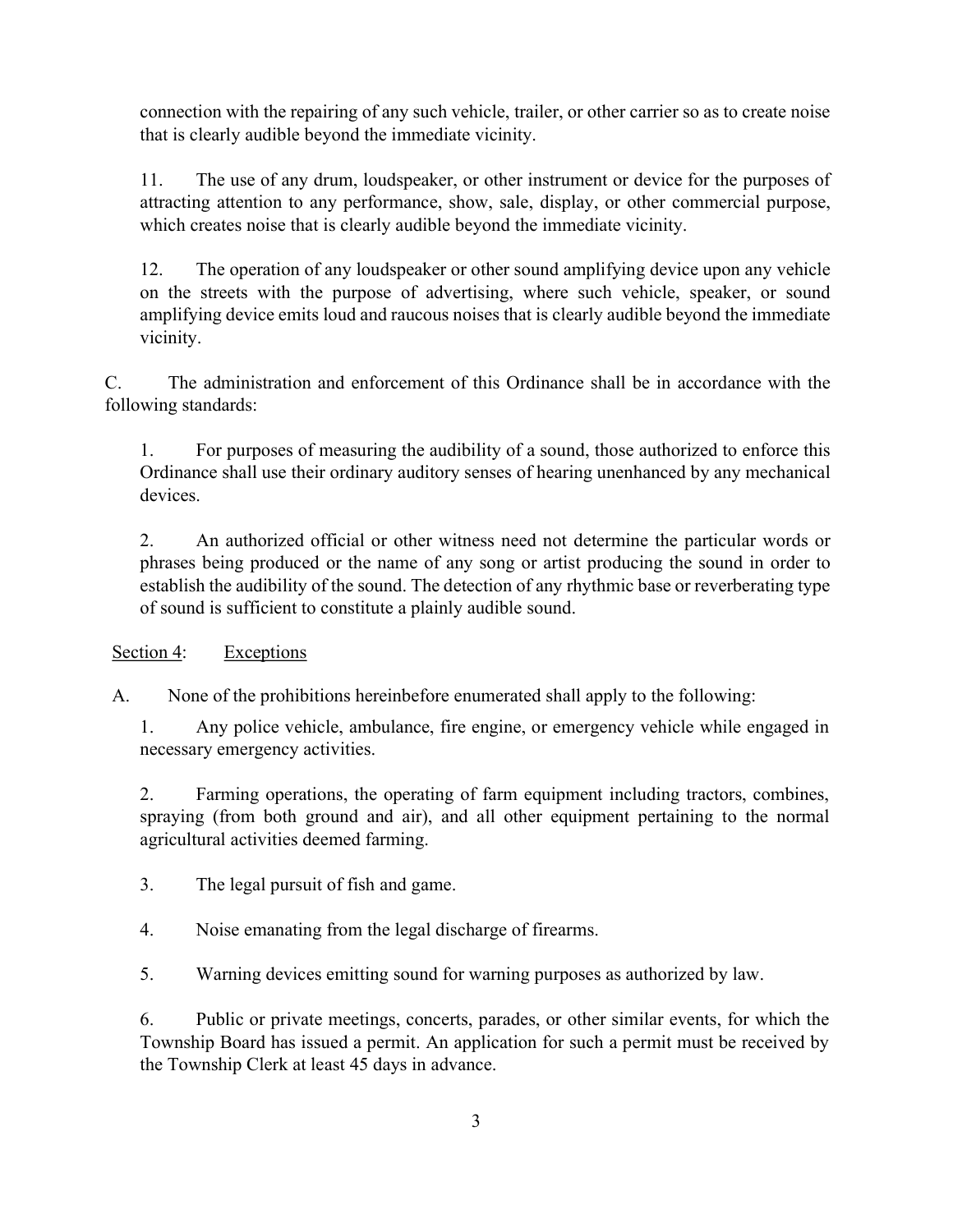# Section 5: Public Nuisance Regulations

No person, persons (groups), firm, or corporation shall create, cause, or maintain any public nuisance within the Township by the unreasonable emission of dust, smoke, fly ash, or noxious odors, which are offensive or disturbing to adjacent property owners and residents or persons in the area.

## Section 6: Authorized Township Officials

Authorized Township Officials, including the Township Supervisor, the Township Zoning Administrator, and any appointed Ordinance Enforcement Officer, are hereby designated as the Township Constable, as provided by the Ordinance Establishing Office of Ordinance Enforcement Officer No. 18. Said individuals, as well as the County Sheriff, any deputy sheriff, and any State trooper are hereby authorized to investigate all complaints of violations of this Ordinance and to issue municipal civil infraction citations (directing alleged violators to appear in court) as provided by the Municipal Civil Infractions Ordinance No. 19.

# Section 7: Municipal Civil Infractions Ordinance No. 19

A violation of this Ordinance shall include any act which is prohibited or made or declared to be an offense by the Ordinance and shall be a "municipal civil infraction" as defined by the Municipal Civil Infractions Ordinance No. 19, and the terms, provisions, procedures, contents, penalties, fines, sanctions, and relief of the Municipal Civil Infractions Ordinance shall apply to all complaints and violations of the Township Anti-Noise and Public Nuisance Ordinance.

### Section 8: Severability and Repeal of Conflicting Ordinances

The several provisions of this Ordinance are declared to be severable. If any court of law shall hold that any section or provision thereof is invalid, such holding shall not affect or impair the validity of any other section or provision of this Ordinance. All resolutions, ordinances or parts thereof in conflict in whole or in part with any provision of this Ordinance are, to the extent of such conflict, hereby repealed.

### Section 9: Administrative Liability

No officer, agent, employee or elected official of the Township shall render himself or herself personally liable for any damage that may occur to any person or entity as the result of any act or decision performed in the discharge of his or her duties and responsibilities pursuant to this Ordinance.

### Section 10: Repeal

 Ordinance 20 and any subsequent amendments to it are hereby amended and restated in their entirety by this amending Ordinance. All other ordinances, resolutions, orders, or parts thereof in conflict with this Ordinance, in whole or in part, are repealed to the extent of any such conflict.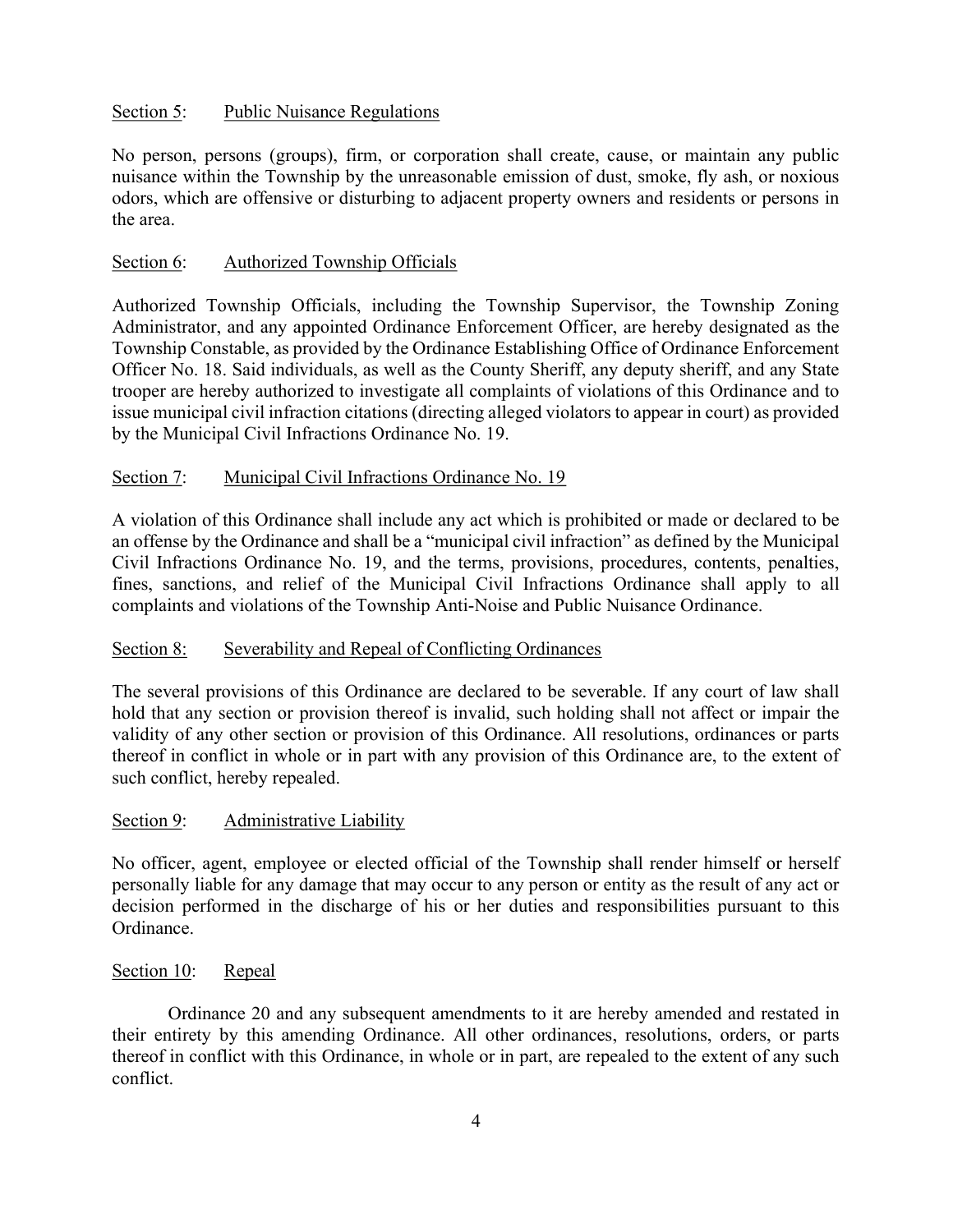Section 11: Effective Date

This Ordinance shall take effect on <u>October 27</u> 2018, being a date 30 days after the first publication in the **Allegan County News**, a newspaper having general circulation in the Township, pursuant to the provisions of MCL 41.184, as amended.

John Hebert,<br>
Township Supervisor<br>
Township Clerk<br>
Township Clerk Township Supervisor